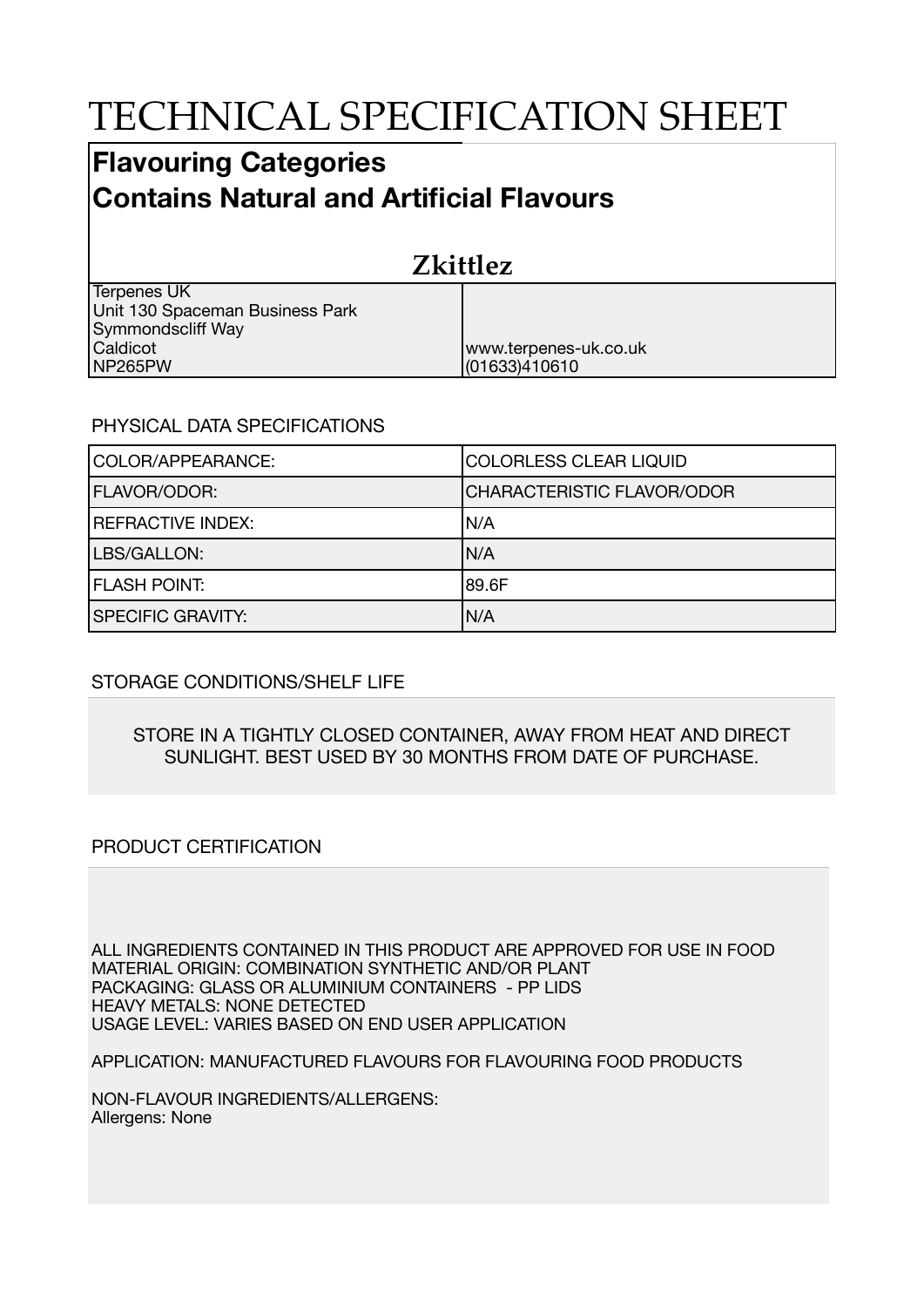| <b>COMPOSITION</b>                      |                |             |
|-----------------------------------------|----------------|-------------|
| beta-caryophyllene                      | 87-44-5        | 20-<50%     |
| d-Limonene                              | 5989-27-5      | $10 - 20\%$ |
| linalool                                | 78-70-6        | $10 - 20\%$ |
| alpha-terpineol                         | $98 - 55 - 5$  | $5 - 10\%$  |
| benzyl alcohol                          | $100 - 51 - 6$ | $5 - 10\%$  |
| beta-pinene                             | 127-91-3       | $1 - 5\%$   |
| Citronellol                             | 106-22-9       | $1 - 5\%$   |
| Fenchyl alcohol                         | 1632-73-1      | $1 - 10$    |
| geraniol                                | $106 - 24 - 1$ | $1 - 5\%$   |
| myrcene                                 | 123-35-3       | $1 - 5\%$   |
| alpha-pinene                            | 80-56-8        | $0.1 - 1$   |
| <b>Borneol</b> crystals                 | 507-70-0       | $0.1 - 1$   |
| Butanoic acid, 2-methyl-                | $116 - 53 - 0$ | $0.1 - 1$   |
| <b>Butyrate</b>                         | 105-54-4       | $0.1 - 1$   |
| camphene                                | 79-92-5        | $0.1 - 1$   |
| ETHYL 2 METHYL BUTYRATE                 | 7452-79-1      | $0.1 - 1$   |
| ethyl acetate                           | 141-78-6       | $0.1 - 1$   |
| ethyl maltol                            | 4940-11-8      | $0.1 - 1$   |
| ethyl propionate                        | 105-37-3       | $0.1 - 1$   |
| eugenol                                 | $97 - 53 - 0$  | $0.1 - 1$   |
| maltol                                  | $118 - 71 - 8$ | $0.1 - 1$   |
| methyl anthranilate                     | 134-20-3       | $0.1 - 1$   |
| Pineapple ketone/Strawberry<br>Furanone | 3658-77-3      | $0.1 - 1$   |
| terpinolene                             | 586-62-9       | $0.1 - 1$   |
| delta-3-carene                          | 13466-78-9     | $0.01 -$    |
|                                         |                | < 0.1       |
|                                         |                | $0.01 -$    |
| Eucalyptol                              | 470-82-6       | < 0.1       |
|                                         | 3387-41-5      | $0.01 -$    |
| Sabinene                                |                | < 0.1       |
| (E)-beta-ocimene                        | 3779-61-1      | < 0.01      |
| $3$ -Hexen-1-ol, $(Z)$ -                | 928-96-1       | < 0.01      |
| alpha-phellandrene                      | 99-83-2        | < 0.01      |
| ethyl hexanoate                         | 123-66-0       | < 0.01      |